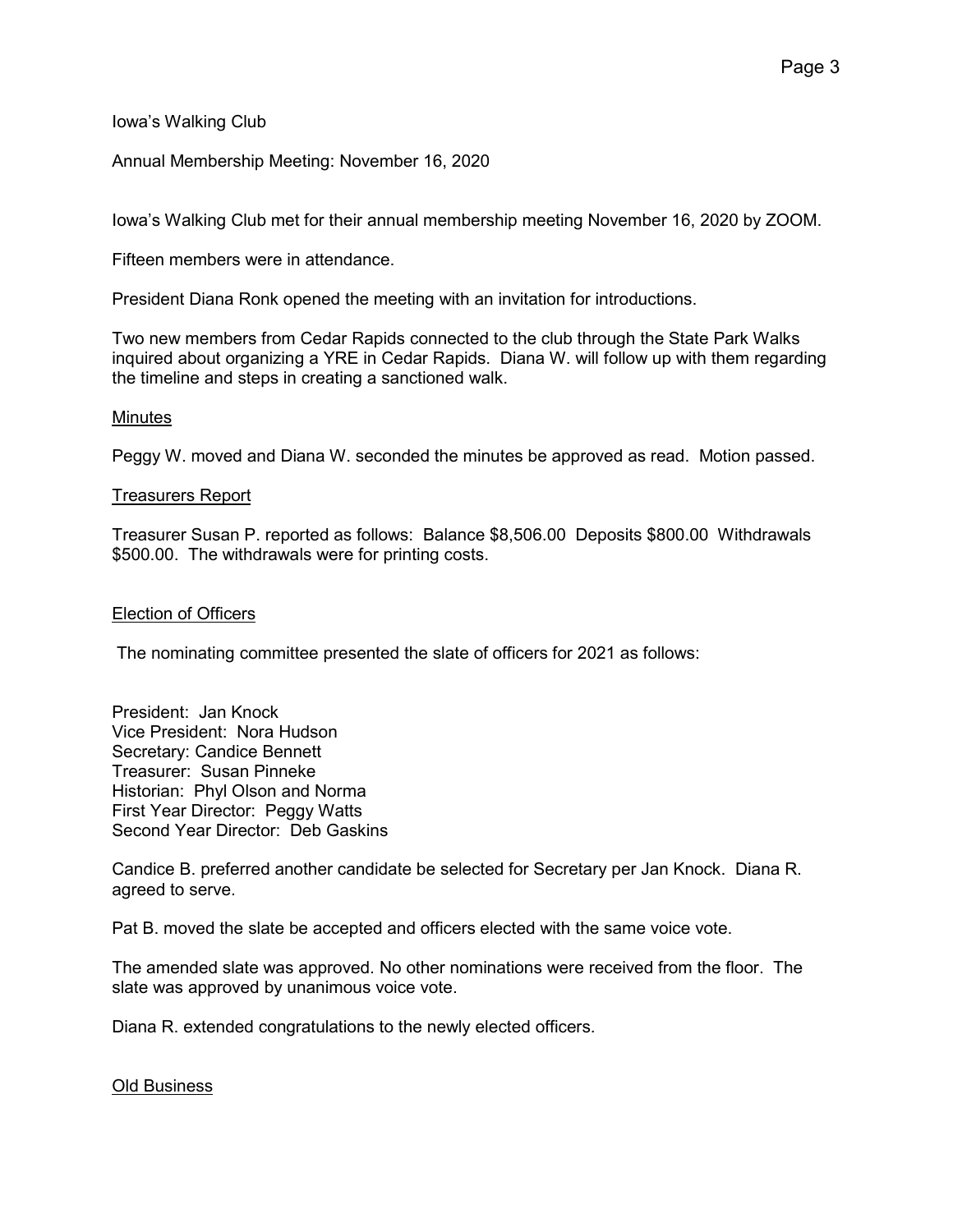Walk reports:

Brewery Walk: 45 walkers Jester Park Walk for Wildlife: 18 walkers Weekday Walks: Valley West Mall, 13; Jordan Creek, 20; Raccoon River Park, 15.

# New Business

Diana R. noted membership renewels are due by years' end.

The following up comming walks were discussed as to viability in light of the spike in COVID-19 transmission rates and Governors Reynolds mandates:

Indoor: New Years Day Mall Walk and Skywalk Event

Outdoor: Opt Out and Christmas Lights

Discussion included individual members' comfort levels, the evolving nature of the pandemic, availability of indoor spaces (mall and skywalk) to our group, and the governor's just announced mandates.

Agreement was reached that the board would make a final decision the first week of December.

Peggy W. announced Cathy Law has agreed to photograph walks for the club's benefit.

Pat B. shared that Margie Nash, former club president of the Mississippi River Ramblers passed away from COVID-19.

Several members have received scam emails purporting to be from AVA.org. Members were advised to be alert. Training on how to recognize scam emails will be provided for members.

Peggy W. proposed the club put together a five year plan and agreed to chair the effort.

President elect Jan K. said she would call a board meeting in January that would include the following agenda items: committee chairs, meeting structure during the pandemic, and AVA convention planning

# Tails from the Trails

Jean L. reported on her recent trip to North Carolina where she participated in walks with the Asheville Ramblers in Greensborough, Asheville and Winston-Salem.

No meeting of the membership is scheduled for December. The annual Christmas party has been cancelled due to COVID-19 pandemic.

The next regular meeting will be held January 18 by ZOOM. The link will be emailed on week prior.

Respectfully submitted,